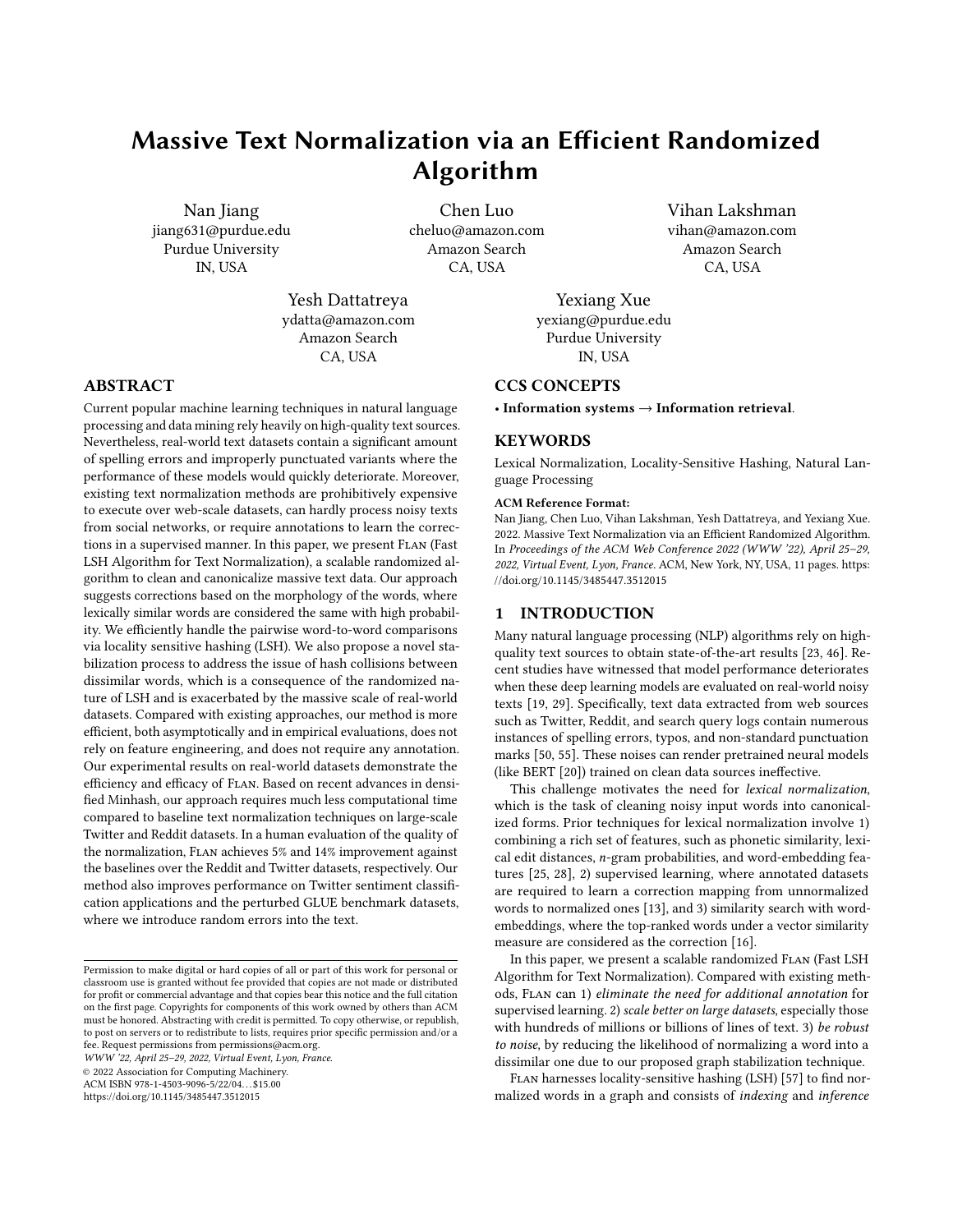stages. The input to the indexing stage is the set of tokens found in the data (word unigrams in our experiments). The output is a vocabulary with word corrections, represented as a graph and built via LSH. During inference, we use LSH again to hash an unknown word to its appropriate graph component and substitute this noisy word with the canonicalized representative from the graph.

We boost the probability of LSH bucketing similar words together by taking independent repetitions of the hashing process and building a weighted word-to-word graph where the weights are the number of repetitions in which two tokens share the same hash code. We remove those insignificant edges with weight below a predefined threshold as a stabilization step. In the pruned graph, the words in every connected component are regarded as sharing the same meaning. This edge pruning step reduces the likelihood of a word being normalized to a dissimilar one.

Our experiments compare Flan with several popular text normalization methods. In terms of empirical running time comparison, we find that Flan is much faster than baselines across the indexing and inference stages, on large-scale Twitter and Reddit datasets. In a human evaluation on the correction quality across the Twitter and Reddit datasets, Flan achieves a 5% and 15% higher F1-Score, respectively, against the baselines. We also demonstrate the impact of Flan on downstream NLP tasks. On the Twitter sentiment analysis and perturbed GLUE benchmark, Flan demonstrates consistent improvement over the baselines. We further provide a case study of applying Flan in an industrial setting to normalize search queries and product titles on a dataset sampled from the search logs of a large e-commerce website. These experiments all show a consistent advantage of the proposed Flan approach against all the competing baselines.

Our contributions in this paper can be summarized as follows:

- (1) We present an efficient algorithm for lexical normalization that uses the morphological similarity between words for lexical correction. To the best of our knowledge, this similarity measurement has not been fully explored in this domain and offers compelling advantages over existing word embedding search and lexical/phonetic edit distance models. In particular, our technique does not require supervised training or annotated data. Flan also scales better to large datasets thanks to the efficiency of densified LSH over competing algorithmic primitives.
- (2) The randomized nature of LSH introduces the possibility of dissimilar words sharing the same signature due to undesirable hash collisions. This problem becomes very prevalent at massive scales. We address this challenge of dealing with unfavorable collisions through a novel approach of modeling the LSH outputs as a word-to-word graph with multiple repetitions and edge pruning. We show that Flan is robust to noise and scales well to large datasets theoretically and empirically.
- (3) We compare Flan with several existing popular methods over different datasets, comparing the average running time, examining the quality of the word corrections via human evaluations, and providing several case studies for the performance over perturbed GLUE benchmark datasets, Twitter sentiment analysis, and a large-scale product search dataset.

#### 2 BACKGROUND & RELATED WORK

#### 2.1 Lexical Normalization

Lexical normalization has received a surge of interest with the advent of mobile computing [\[8,](#page-8-12) [14\]](#page-8-13), where typing on small keyboards increases the opportunity for typos, and the rise of social media [\[6\]](#page-8-14), where users are accustomed to using slang, abbreviations, and other types of informal languages. Lexical normalization refers to the process of transferring non-standard, informal, or misspelled tokens into their standardized counterparts as well as converting words of various tenses or pluralization into a consistent representation [\[38\]](#page-8-15). This process has emerged as a crucial step to utilize neural models in NLP, which are often pretrained on clean text corpora, on noisy real-world datasets.

Prior techniques in lexical normalization all involve either: 1) combining features, like phonetic similarity and lexical distances with standard word and  $n$ -gram probabilities [\[25,](#page-8-7) [26,](#page-8-16) [28\]](#page-8-8), 2) supervised learning, where annotated datasets are required to learn a correction mapping [\[13\]](#page-8-9), or 3) nearest neighbor search with pretrained word-embeddings, where the top-ranked words under cosine similarity measure are considered as the correction candidates [\[16\]](#page-8-10).

In the literature, the classic approaches for lexical normalization usually encompass a combination of spelling correction, stemming [\[34\]](#page-8-17), and regular expression filtering [\[10\]](#page-8-18). More recent works have introduced unsupervised statistical models for text cleaning [\[5,](#page-8-19) [17\]](#page-8-20) or combining multiple heuristics to identify and normalize out of vocabulary words [\[24\]](#page-8-21). Another explored learning robust word representations through end-to-end neural networks as opposed to normalizing the data beforehand [\[22,](#page-8-22) [35\]](#page-8-23) or directly fine-tuning the BERT models for lexical normalization tasks [\[38\]](#page-8-15). Another group of works focuses on directly learning over the subword level information, where character sequences or subword pairs are directly used for learning the representation without any correction steps [\[38\]](#page-8-15).

However, several unavoidable issues limit the approaches as mentioned above. The pattern of typos may vary across data sources and languages, possibly requiring training separate deep models or collecting additional annotations. Existing normalization methods are either prohibitively slow when applied over massive datasets or require expensive and time-consuming model training.

## <span id="page-1-0"></span>2.2 Locality-Sensitive Hashing Family

Locality-sensitive hashing (LSH) is widely used to find approximate nearest neighbors in high dimensional space [\[3\]](#page-8-24). A common hash process encodes an input x into a hash code  $h(x) \in \mathbb{N}$  by a hash function h. The hash table is composed of buckets (or bins) that use the hash code as the index, where each input item  $x$  is placed into the  $h(x)$ th bucket. A hash collision occurs when the hash code for two different inputs are equal:  $h(x_i) = h(x_j), x_i \neq x_j$ . The collision probability is proportional to some monotonic function of the similarity between the two:  $P[h(x_i) = h(x_j)] \propto f(\sin(x_i, x_j)),$ where  $\sin(x_i, x_j)$  is the similarity under consideration and f is a monotonically increasing function.

More precisely, let  ${\mathcal H}$  be a family of hash functions mapping an input vector to a discrete integer set, namely  $h : \mathbb{R}^d \to \mathbb{N}$  where  $h \in H$ . A locality-sensitive hash family is a family of functions with the following property: under the hash mapping, similar inputs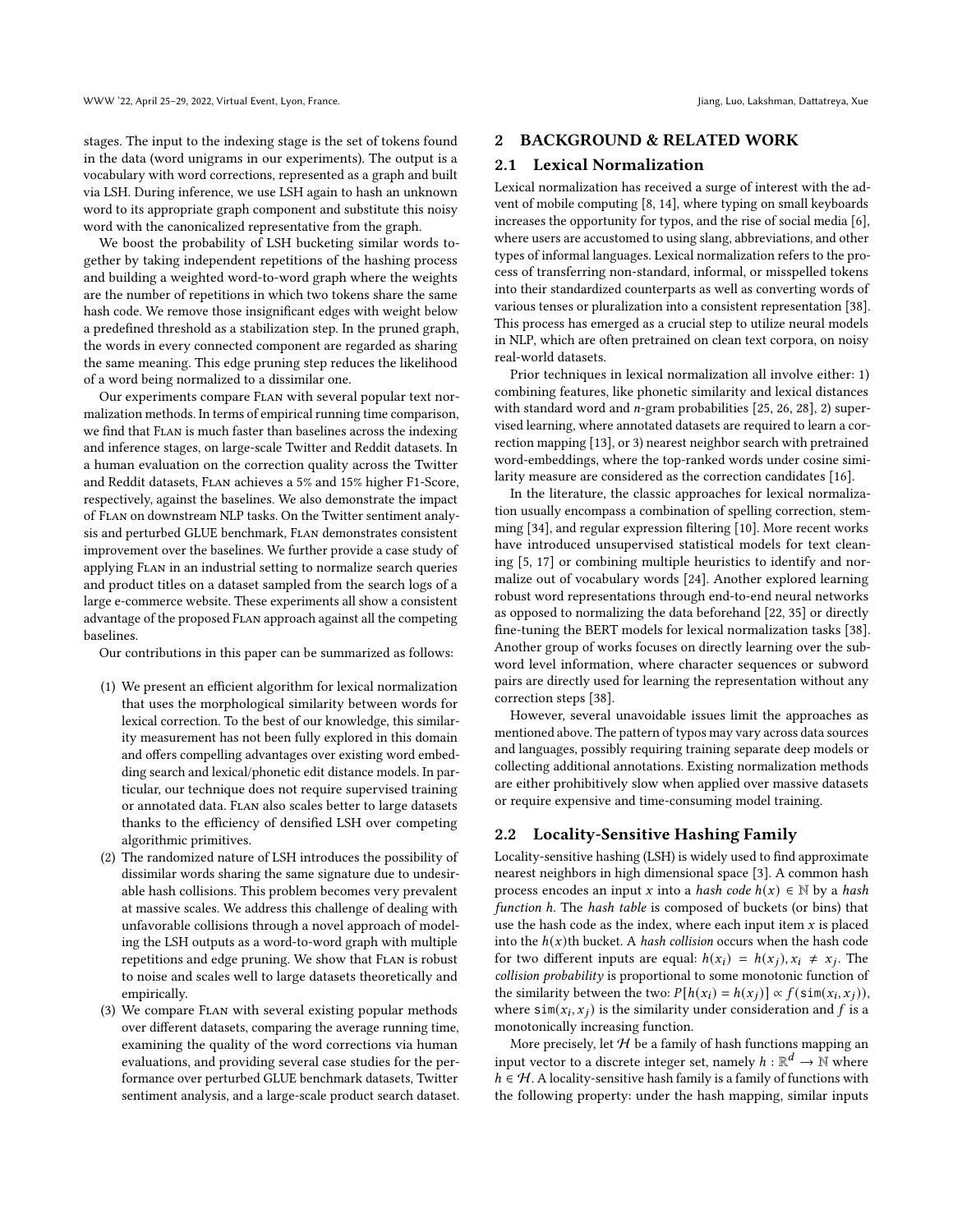Massive Text Normalization via an Efficient Randomized Algorithm WWW '22, April 25–29, 2022, Virtual Event, Lyon, France.

have a higher probability of having the same hash code than those dissimilar ones [\[57\]](#page-8-11).

<span id="page-2-2"></span>Definition 2.1 (Locality-Sensitive Hashing Family [\[30\]](#page-8-25)). Given inputs  $\{x_i \in \mathbb{R}^d\}_{i=1}^N$  and a similarity metric  $\sin(x_i, x_j)$ , a hashing family H is called  $(r, \alpha r, p, q)$ -sensitive if a function h chosen uniformly from H satisfies the following properties: 1) If  $\sin(x_i, x_j) \ge r$ , then  $P_{h\sim H}[h(x_i) = h(x_j)] \ge p$ ; 2) If sim $(x_i, x_j) \le \alpha r$ , then  $P_{h∼}$ H[ $h(x_i) = h(x_j)$ ] ≤ q. In practice, we assume  $p > q$  and  $\alpha \in (0, 1)$ .

Minwise Hashing. For set resemblance, also known as Jaccard similarity, minwise hashing (MinHash) is a popular form in the LSH family [\[9\]](#page-8-26). The MinHash applies a random permutation  $\pi$ on the given set  $S$ , and stores only the minimum value after the permutation mapping. The MinHash value of set  $S$  is computed as:  $h_{\pi}^{min}(\mathcal{S}) = \min \pi(\mathcal{S})$ . Given two sets  $\mathcal{S}_i$  and  $\mathcal{S}_j$ , the probability of the two sets having a hash collision is their Jaccard similarity:

$$
P\left[h_{\pi}^{\min}(\mathcal{S}_{i})=h_{\pi}^{\min}(\mathcal{S}_{j})\right]=\frac{|\mathcal{S}_{i}\cap\mathcal{S}_{j}|}{|\mathcal{S}_{i}\cup\mathcal{S}_{j}|}\tag{1}
$$

where the probability comes from the randomly sampled permutation  $\pi$ . One major concern with MinHash is the time efficiency, as it requires applying a large number of permutations on the data. The current best approach based on the fast-Johnson-Lindenstrauss transformation [\[1\]](#page-8-27), calculates  $T$  hash codes of the input vector with dimensions *d* in time  $O(d \log d + T)$ .

Densified One Permutation Hashing. Recent advance in densification based hashing shows that several minwise hashes can be efficiently computed in  $O(d+T)$  time [\[48,](#page-8-28) [49\]](#page-8-29). Subsequently, Shrivastava [\[47\]](#page-8-30) improved upon this result to present a densification-based method that is variance-optimal, providing the most efficient algorithm, both statistically and in terms of runtime, available for computing approximate near neighbor problems on sets.

This research leverage the most recent advances in the drastic reductions in hashing time. We explore the morphological similarity between words [\[4\]](#page-8-31). This measure of similarity makes densificationbased MinHash an ideal subroutine for our proposed algorithm.

#### 3 METHODOLOGY

## 3.1 Motivations

To measure the distance or similarity between two words, extensive research has been conducted over two metrics: edit distance and cosine similarity. Edit distance and its variations, including Levenshtein, Damerau–Levenshtein, and Jaro-Winkler distance [\[15\]](#page-8-32) are all defined around computing the minimal sequence of edit operations (i.e., deletion, insertion, and replacement) for changing a given word into another. Information on neighboring characters on keyboards as well as phonetic relationships is needed to adjust the cost of deletion, insertion, and replacement. In the cosine similarity paradigm [\[21\]](#page-8-33), words are embedded into the high-dimensional unit ball in the Euclidean space, and the distance between two words is the angle between their corresponding word vectors. In the domain of lexical normalization, these two metrics require prohibitive computational costs when dealing with large data [\[11,](#page-8-34) [25\]](#page-8-7). In this work, we consider Jaccard similarity as the similarity measurement between word pairs. Here, the Jaccard similarity is the ratio of character spans (or subwords) that two words share. The advantage of

this metric is that it can handle web-scale data via recent algorithmic advances in computing LSH signatures [\[49,](#page-8-29) [57\]](#page-8-11). Our method focuses solely on the structures and patterns within words and does not incorporate the semantic or syntactic meaning of words from the context.

# 3.2 Lexical Normalization by Densified MinHash

Densified MinHash for Words. This step takes a word as input and generates hash code via densified MinHash pipeline, an example of which is shown in Figure [1\(](#page-3-0)a). Given a word of  $n$  characters  $w_i = c_1 c_2 \dots c_n$ , it is partitioned into a set of subwords  $S(w_i)$ :

$$
S(w_i) = \{c_i\}_{i=1}^n \cup \ldots \{c_i \ldots c_{i+k}\}_{i=1}^{n-k} \ldots \cup \{c_1 c_2 \ldots c_n\} \quad (2)
$$

Here,  $S(w_i)$  is the of union all cardinality of subwords. In our experiments, this is controlled by hyper-parameter CHARS, denoting which substrings are included in the set. For example, CHARS = [1, 3] signifies that the character-level unigram and trigram sets are included in set  $S(w_i)$ . If the substring length is longer than the input word's length, its subword set is defined as ∅.

After obtaining the subwords set, we use a hash function  $h$  from a 2-universal hash family  $\mathcal{H}_{univ}$  [\[51\]](#page-8-35) to map every string into a discrete integer value in a large universe  $\{1, \ldots, U\}$ :

$$
\mathcal{U}(w_i) = \{h(s) \in \{1, \ldots, U\} | s \in \mathcal{S}(w_i), h \sim \mathcal{H}_{univ}\}
$$
 (3)

As discussed in Section [2.2,](#page-1-0) for efficiency concern, we use densified MinHash instead of permutation-based MinHash [\[31\]](#page-8-36) to generate the hash code for the set  $\mathcal{U}(w_i)$ . We divide the universe L into non-overlapping buckets and the elements in  $\mathcal{U}(w_i)$  are correspondingly partitioned. Then we preserve the minimum value in every bucket as the hash code for this discrete range. The preserved value at  $j^{th}$  bucket is:

$$
\mathcal{L}_j(w_i) = \min \left\{ u \middle| u \in \mathcal{U}(w_i), u \in \left[ \frac{j}{L} U, \frac{j+1}{L} U \right] \right\} \tag{4}
$$

One issue unresolved is that we cannot have a signature for those empty bins. Shrivastava [\[47\]](#page-8-30) proposes an optimal strategy to reassign every empty bin with a value from one of the existing nonempty bins. In particular, fix one empty bin, we flip a coin and borrow the first non-empty bin value from either the left or the right. After that, we obtain a signature array  $\mathcal{L}(w_i)$  to represent the input word  $w_i$ .

To further represent every word as one single hash code, we adopt another strategy that randomly hashes array  $\mathcal{L}(w_i)$  into an integer in another universe  $\{1, \ldots, U'\}$  [\[32\]](#page-8-37). Here, we pick another hash function h' at random from the universal hash family  $\mathcal{H}_{univ}$  that recursively hashes the array of signature values into one element:

<span id="page-2-1"></span>
$$
\mathcal{A}_j(w_i) = \begin{cases} h'(\mathcal{L}_j(w_i)) & \text{if } j = 1\\ h'(\mathcal{L}_j(w_i) + \mathcal{A}_{j-1}(w_i)) & \text{if } 1 < j \le L \end{cases}
$$
(5)

where  $h' \sim H_{iniv}$ . The last step output  $\mathcal{A}_L(w_i)$  is the final hash code for input word  $w_i$ . We show, for example, the detailed process of mapping an input word into a hash code in Example [3.1.](#page-2-0)

<span id="page-2-0"></span>*Example 3.1.* In Figure [1\(](#page-3-0)a), given a input word " $qoo0d$ ", we first generate the subword set  $S(good) = \{go0, oo0, o0d\}$ . It is later hashed into discrete values as  $U(goo0d) = \{2, 23, 28\}$ . the universe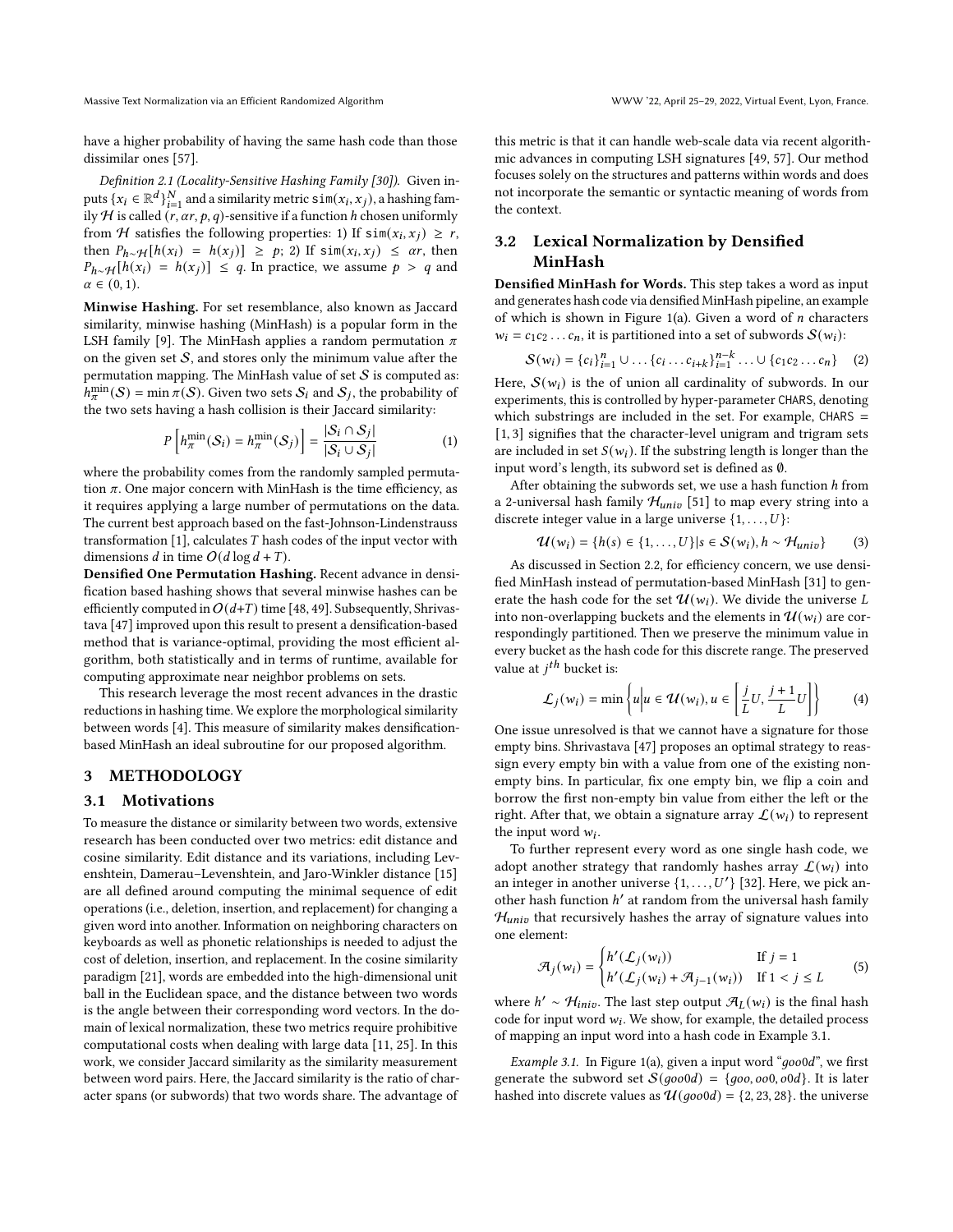WWW '22, April 25-29, 2022, Virtual Event, Lyon, France. Jiang, Luo, Lakshman, Dattatreya, Xue

<span id="page-3-0"></span>

Figure 1: The architecture of the proposed algorithm. (a) Steps of hashing a word into signatures via densified MinHash algorithm. (b) Representing all words in the same buckets as cliques in the undirected graph, where every component of words is regarded as sharing the same meaning. (c) The output is a linked-list style vocabulary, with all the similar words pointing to their representatives. (d) In inference, the new word 'goo0se' uses densified MinHash to validate if it can be canonized.

 $U = \{1, \ldots, 30\}$  is partitioned into 3 parts: [1, 10), [10, 20), [20, 30]. After we preserve the minimum value in every bucket and randomly fill the second bin, which is initially empty, we obtain the sequence  $\mathcal{L} = [2, 23, 23]$ . The final hash code for the word "goo0d" is computed as  $\mathcal{A}_3(goo0d) = 5$  by Equation [\(5\)](#page-2-1).

To conclude, given two words  $w_i$  and  $w_j$ , the probability of the event that two words  $w_i, w_j$  has hash collision  $(h(w_i) = h(w_j))$ by densified MinHash is proportional to their subwords' Jaccard similarity, and further proportional to the morphological similarity of the two words [\[57\]](#page-8-11):

$$
P[h(w_i) = h(w_j)] \propto \frac{|S(w_i) \cap S(w_j)|}{|S(w_i) \cup S(w_j)|} \propto \sin(w_i, w_j)
$$
 (6)

Here we assume that words located in the same bucket are lexically similar. These grouped words usually are the variant of one canonical representation, which we call the representative word. Our idea for lexical normalization is to use this representative to replace all of the rest words in the same bucket.

However, due to the other property of LSH families introduced in Definition [2.1,](#page-2-2) dissimilar words can also have the same signature with an unavoidable small probability. For real-world datasets with millions of distinct words, the chance of at least one pair of dissimilar words sharing a signature becomes significant, which leads to a high rate of improper corrections. Motivated by the Count-Min Sketch data structure [\[12,](#page-8-38) [18,](#page-8-39) [33\]](#page-8-40), we propose a graphical stabilization method that can greatly decrease the likelihood of a word mapping to any dissimilar words while at the same time maintaining a high likelihood among similar words.

Stabilization by Weighted Cliques. We stabilize by repeating the above hashing process for  $T(T \geq 1)$  times and aggregating the results with a graph data structure [\[33\]](#page-8-40). In a graph  $G = (V, E)$ , let every vertex  $w_i$  represent a word in the dataset such that the number of vertices in the graph is equal to the number of unique words in the dataset. Let the edge weight  $e(w_i, w_j)$  be the number of times two words  $w_i, w_j$  are located in the same bucket, where  $e(w_i, w_j) \geq 0$ . If two words have no hash collision, they do not have

an edge. In one repetition, words sharing the same signature form a connected component. For  $T$  independent repetitions, we have a weighted graph where the weight of each edge represents the number of repetitions in which two words share the same signature. Figure [1\(](#page-3-0)b) provides an illustration of this stabilization process.

To handle the unavoidable small probability of undesirable hash collisions, we propose removing edges with significantly small weights. To attain that goal, we introduce a criterion with a threshold parameter  $\alpha \in [0, 1]$  to determine if an edge is significant. Insignificant edges are pruned to decrease the likelihood of a word mapping to any dissimilar words, which is formalized as:

$$
E' = E \setminus \{e(w_i, w_j) | e(w_i, w_j) \leq \alpha T, e(w_i, w_j) \in E\}
$$
 (7)

To be specific, if  $e(w_i, w_j) \ge \alpha T$ , then the two words  $w_i, w_j$  are assumed to be sufficiently similar; if there is no edge between words  $w_i$  and  $w_j$  or  $e(w_i, w_j) < \alpha T$ , then these two words are considered as distinct entities and we remove all edges between them in the graph. Note that the  $\alpha = 0$  case indicates that no edges will be pruned and is simply the union of the edges over all the repetitions. For  $\alpha = 1$  case, only the words with the same signature across all the repetitions are preserved, which is the intersection for all the repetitions. After  $T$  repetitions and edge pruning, we interpret the words left in every connected component as sharing the same meaning.

Finally, the output of the algorithm is a linked list-style vocabulary  $V_G$ , where the lists of misspelled words are pointed to their representatives. Here we let the most frequent token in every connected component be the representative for this group of similar words. We denote the whole process that takes in all the words and outputs a vocabulary along with lexical corrections as the Indexing procedure. Figure [1\(](#page-3-0)c) gives one example of the output vocabulary. **Inference Criterion.** Once we create a vocabulary  $V_G$ , we can go through every dataset and remap words to their morphological representatives. However, in the inference stage, there may exist words in the testing set that are not covered if they were not present in the indexing corpus. Thus, we apply LSH again to cover as many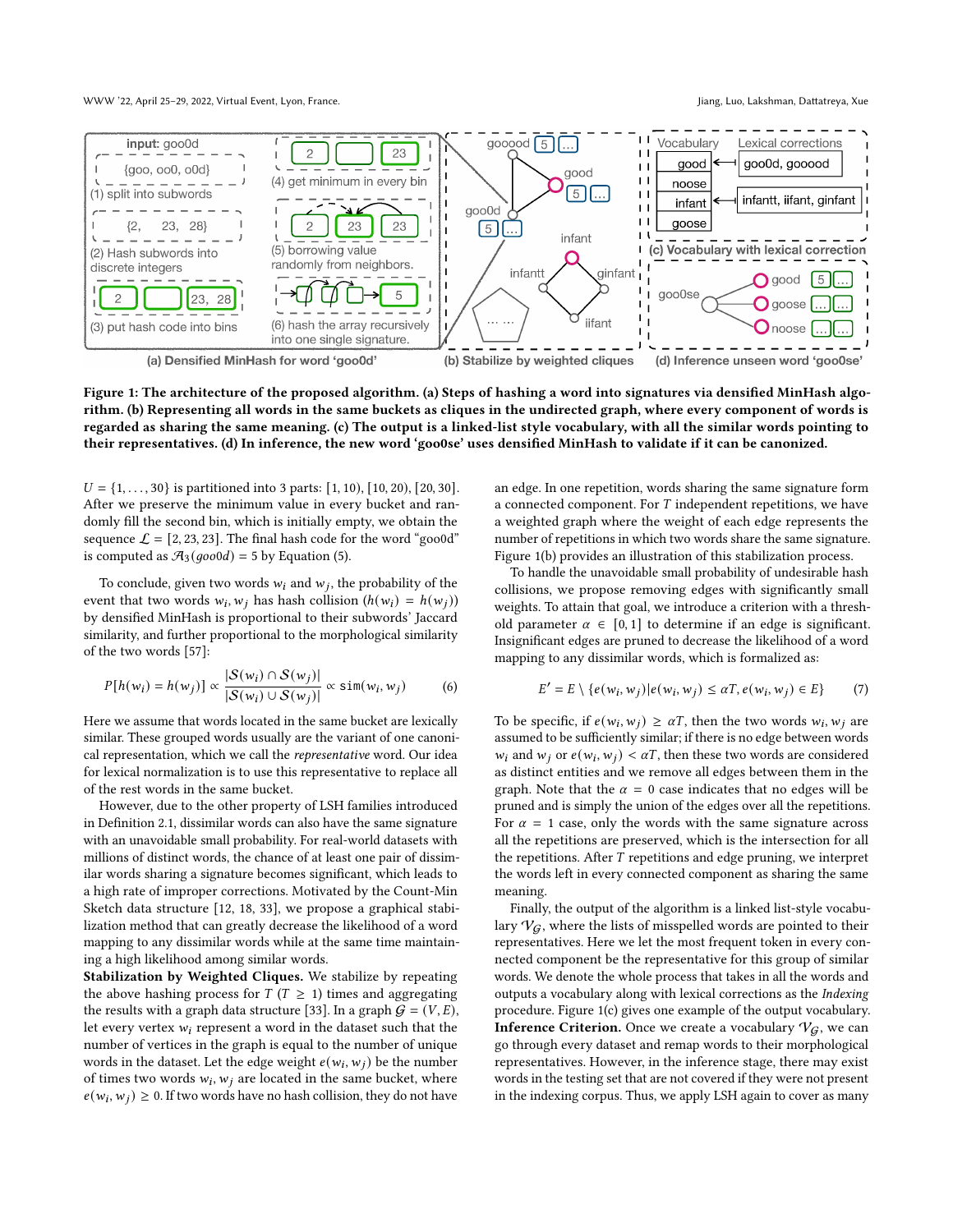new unseen words as possible and determine which word, if any, in the vocabulary would be the best fit.

Formally, given vocabulary  $V_G$  from the indexing procedure and an unseen word  $w_r$  in the testing set, we apply the densified MinHash for the word  $w_r$  and check if the word  $w_r$  would have a collision with any word in the vocabulary. After  $T$  repetitions, we would have  $l \ge 0$  edges that link from a set of words  $\{w_i\}_{i=1}^l$  in the vocabulary to this word  $w_r$ . Then we reuse our prior criterion:

$$
e(w_r, w_i) > \alpha T, \ \forall i \in \{1, \dots, l\}, e(w_r, w_i) \in \mathcal{G}
$$

for every edge that link to  $w_r$ . If there are no edges (i.e.,  $l = 0$ ) or none of them satisfy the criterion, this word cannot be canonized. If we find several satisfying words, we pick the word with the highest frequency. Figure [1\(](#page-3-0)d) present an example of this procedure.

#### <span id="page-4-1"></span>3.3 Analysis of Similarity Estimation

**Running Time Analysis.** Let  $N$  be the number of words in the dataset,  $T$  be the number of repetitions, and  $L$  the average number of subwords in the data set. The time of applying densified MinHash for all words is  $O(LNT)$ . Afterward, the complexity of constructing the graph is  $O(M^2B)$ , where M is the expected number of items in each bucket of the hash table, and  $B$  is the number of buckets. The final graph pruning takes  $O(N)$  time to finish. Thus, the overall computational complexity is  $O(LNT + M^2B + N)$ . In practice, N is in the order of billions and thus dominates asymptotically, so the simplified time complexity of our method is  $O(LNT)$ . Note that the major speedup of this method comes from the prior breakthrough in efficiently computing the MinHash signatures [\[9\]](#page-8-26).

For comparison, a spell correction algorithm based on edit distance runs in time  $O(LNX)$ , where X is the number of possible characters to be deleted, replaced, or inserted. Given a word, a spelling corrector will consider all the neighboring words with, for example, one and two steps of edit distances, then pick the neighboring word with maximum score in the dictionary. Usually, the number of possible characters  $X$  is much larger than the number of repetitions T. FLAN would further improve upon the speed of edit distance-based algorithms in distributed settings where we can compute these repetitions in parallel.

Robust Analysis. We analyse the robustness of FLAN via the planted clique model in undirected graphs  $[7]$ . Given  $N$  distinct words  $\{w_i\}_{i=1}^N$  and several clusters  $\{c_1, c_2, \ldots\}$ , each word belongs to one and only one cluster. Let  $|c_j|$  be cluster  $c_j$ 's size. Let  $C(\cdot)$  be a mapping from a word  $w_i$  to its appropriate cluster  $c_j$ :  $c_j = C(w_i)$ . Each cluster  $c_j$  is a connected component of lexically similar words. Following the same notation as Definition [2.1,](#page-2-2) let  $p$  denote the minimum probability of an intra-cluster edge and  $q$  be the maximum probability of an inter-cluster edge. Let  $G$  denote the graph produced by our algorithm. The probability of the graph  $G$  having the edge  $e(w_i, w_j)$  is:

$$
P\left[e(w_i, w_j) \in \mathcal{G}\right] \begin{cases} \geq p & \text{if } C(w_i) = C(w_j) \\ \leq q & \text{otherwise} \end{cases}
$$
 (8)

In practice, we have  $p \gg q$ , as we expect the lexical similarity between words in the same component to be larger than those across the components. LSH calculates  $p$  and  $q$  by estimating modeling the Jaccard similarity between words. The stabilization step is  $T$  i.i.d

coin flips with probabilities  $p$  or  $q$ . The threshold  $\alpha$  for removing insignificant edges are chosen empirically so that  $p > \alpha > q$ .

We first upper bound the probability of an unrelated word being included in the wrong connected component, noted as False Positive probability. Then, we bound the probability that a word will not be assigned to its proper cluster by edge pruning, referred to as the False Negative probability.

<span id="page-4-0"></span>Proposition 3.2. 1) False Positive Probability. Fix a node  $w_i$ , the probability that FLAN connect  $w_i$  to a node in cluster  $c_j$  where  $c_j \neq$  $C(w_i)$  is at most  $|c_j| \exp\left(\frac{-T(q-\alpha)^2}{3q}\right)$  where  $|c_j|$  is cluster  $c_j$  's size. 2) False Negative Probability. Fix a node  $w_i$ , the probability that FLAN does not add an edge from  $w_i$  to any of the other nodes in  $c_j = C(w_i)$ is at most  $\exp\left(\frac{-|c_j|T(p-\alpha)^2}{2p}\right)$ .

Proposition [3.2](#page-4-0) implies that the probability of the wrong correction due to the second property of LSH or edge pruning procedure decreases exponentially with repetitions. With an appropriate number of repetitions, our method attains robust estimation for the morphological similarity between all pairs of words. Appendix [A](#page-9-0) provides a detailed proof of Proposition [3.2.](#page-4-0)

#### 3.4 Connection to Existing Approaches

The distance measurement used in our method is an extension and relaxation of classic stemming operations [\[41\]](#page-8-42), where two words with the same stem would be of identical meaning. Our method would not only identify two words sharing the same prefix or suffix strings with high similarity, but also any subsequences of the word based on the composition of subword set  $S(w)$ .

The FLAN graph  $G$  also captures common tendencies in human errors, such as substituting adjacent characters on a keyboard or similar-sounding characters. It reduces the effort of generating features for finding patterns in typos. For a connected component of the graph, words with adjacent or similar sounding characters are included with high probability. These misspelled words are then mapped to the representative word in the final pruned graph.

Popular spell correction methods like Hunspell and Aspell [\[2\]](#page-8-43) find words that have a "sounds like" word within two steps of edit distance to the original word. For Flan, the words in a given connected component of the graph include those with small editdistance with high probability. Furthermore, this component is also likely to include words with longer edit distances, offering a dynamic and generalized way for correction. Experimental evidence for this property is collected in Table [5.](#page-10-1)

Moreover, supervised approaches that build upon rich feature sets about human typing and spelling patterns work well on smallscale and domain-specific datasets. However, different languages and various data domains usually require adjustments, additional annotations, and further feature engineering. Such expert knowledge becomes quite expensive to acquire when we scale to massive data and various languages. Our method, with no such features over typing, spelling, devices, or languages, uses multiple repetitions and pruned edge weights as statistical estimators. Flan can effectively and efficiently normalize words to a canonical form without any supervised learning, annotations, or feature engineering.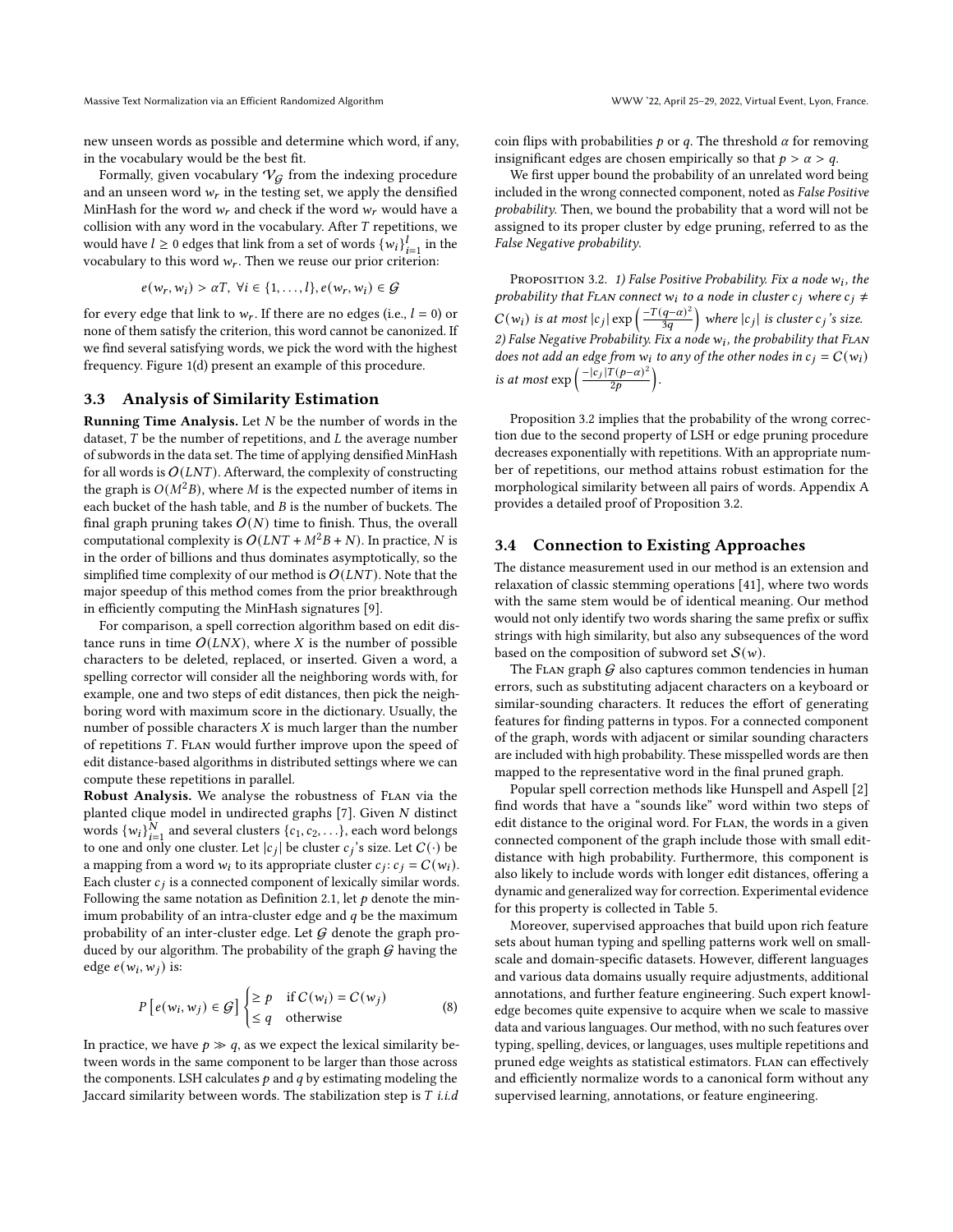# 4 EXPERIMENTAL STUDY AND ANALYSIS

#### 4.1 Experiment Setups

Datasets. We consider datasets from Twitter, Reddit, the GLUE benchmark [\[56\]](#page-8-44) with perturbed text, and data sampled from the logs of a large e-commerce search engine. The Twitter sentiment140 dataset contains 1.6 million tweets with 0.7 million distinct words [\[43\]](#page-8-45). On the Twitter dataset, we use 80% for the training 10% validation, and 10% for testing. The Reddit dataset has 10 million sentences with 2.7 million unique words [\[55\]](#page-8-5). For the GLUE benchmark, we consider MRPC, STSB, RTE, CoLA and SST2 subtasks, covering single sentence prediction, sentence similarity and paraphrasing along with the language inference tasks. Note that the Reddit dataset is unlabeled, so we only use this corpus to measure the time efficiency and correction quality of various normalization techniques but not for downstream applications evaluation.

Baselines. We consider those methods with different similarity measurements for comparison: 1) edit-distance with standard word dictionary, including a current popular algorithm [\[2\]](#page-8-43)as well as a classic method [\[40\]](#page-8-46). 2) cosine similarity over pretrained wordembeddings. We use Glove [\[42\]](#page-8-47) and Fasttext [\[36\]](#page-8-48) as the wordembeddings and apply maximum inner-product search via the FAISS library for searching over the high-dimensional space [\[27\]](#page-8-49). Note that there are several lexical normalization methods that are not included in this research, because either the source codes are not shared [\[52\]](#page-8-50), the methods require annotated lexical normalization datasets [\[54\]](#page-8-51), a long pipeline with several human-defined rules are needed [\[11\]](#page-8-34), the methods are built upon morphological and phonetic features that are defined by domain experts [\[24\]](#page-8-21) or the dependencies of code were out of maintenance [\[53\]](#page-8-52).

Evaluation Metrics. We evaluate Flan as well as the aforementioned lexical normalization baselines mainly in terms of 1) computational efficiency, evaluating the empirical running time of every algorithm, 2) correction quality, measuring the goodness of correction with human evaluators, and 3) impact on downstream applications, namely Twitter sentiment classification and perturbed GLUE benchmark.

We consider the rate of words to be corrected as the criterion of choosing hyper-parameter  $\alpha$ . Given fixed vocabulary size  $|\mathcal{V}|$ , define  $\phi(W, V)$  as the ratio of unique words that get corrected by lexical normalization:

<span id="page-5-1"></span>
$$
\phi(\mathcal{W}, \mathcal{V}) = \left(\frac{1}{|\mathcal{W}|} \sum_{w \in \mathcal{W}} \mathbb{I}\{w \in \mathcal{V}\} - 1\right) \times 100\% \tag{9}
$$

the indicator function  $\mathbb I$  evaluates to 1 if word  $w$  is in the vocabulary  $V$  and  $W$  represents the set of unique words from the training and validation sets. The vocabulary is constructed by selecting top  $|\mathcal{V}|$ number of frequent words from the training and validation sets.

## 4.2 Effectiveness of Lexical Correction

Empirical Running Time Benchmark. We compare the running time of all the methods over large-scale datasets. For the "Indexing" procedure, we first extract all the words from the text corpora along with the frequencies of the words. Then, the words are fed into every algorithm, where the output is either the original word or the corrected one. This measures the overall time to create the correction mapping for the whole training set. Only the time used

<span id="page-5-0"></span>Table 1: Running time of lexical normalization methods over Twitter and Reddit Datasets. FLAN scales better to the dataset size and is faster over Indexing and Inference scenarios than the competing approaches.

| Datasets | Methods               |             | Indexing (mins) |                  |  |
|----------|-----------------------|-------------|-----------------|------------------|--|
|          |                       | Single      | Multi           | Inference (mins) |  |
|          | FLAN $(\alpha = 0.2)$ | $40\bullet$ | $3\bullet$      | $18\bullet$      |  |
|          | Al-Hussaini [2]       | 171         | 16              | 49               |  |
| Twitter  | Norvig $[40]$         | 510         | 41              | 154              |  |
|          | <b>FAISS-Glove</b>    | 408         | 25              | 83               |  |
|          | <b>FAISS-Fasttext</b> | 44          | 6               | 29               |  |
|          | FLAN $(\alpha = 0.2)$ | $59\bullet$ | $12\bullet$     | $26\bullet$      |  |
|          | Al-Hussaini [2]       | 520         | 46              | 71               |  |
| Reddit   | Norvig $[40]$         | 731         | 93              | 221              |  |
|          | <b>FAISS-Glove</b>    | 514         | 29              | 101              |  |
|          | <b>FAISS-Fasttext</b> | 70          | 19              | 42               |  |

for lexical normalization is calculated for these benchmarks. Specifically, for the "Single" case, the whole algorithm is applied over one process. For the "Multi" case, we partition the workload equally over 20 processors. For the "Inference" step, we benchmark the overall time for mapping words to their normalized form following the indexing stage. As shown in Table [1,](#page-5-0) we observe that Flan has a faster running time and scales better to the dataset size than the baseline methods across both the indexing and inference stages.

For the implementation of the proposed approach and the hyperparameter settings, please see Appendix [B.1.](#page-9-1) We acknowledge that the computation time is impacted by choice of programming language, specific libraries, and software engineering optimizations. For comparison fairness, we use the same procedure of feeding the inputs into and extracting the outputs from the algorithms. All the methods we benchmark are implemented in Python.

Quality Comparison. To evaluate the quality of the corrections made by a given lexical normalization method, we conducted a study with native English speakers to evaluate the quality of the correction methods. We first select 100 sentences each from the Twitter and Reddit datasets, feed the sentences into every algorithm, and then extract the corrected output sentences. We create a questionnaire for the corrected sentences and deploy it to the Amazon Mechanical Turk. Five different native speakers evaluated the quality of each sentence after correction. Each reviewer was asked to label every corrected sentence as either "Good", "Neutral", "Bad", or "Not Sure". We define the label "Good" as signifying the corrections make the meaning of the text more clear or more grammatically correct. The label "Bad" denotes that the corrections make the meaning of the text less clear or less grammatically correct. "Neutral" case signifies that the corrections do not improve or diminish the clarity of the text. See Appendix [B.2](#page-10-2) for details.

Since we do not have ground-truth labels for this dataset, we cannot easily classify a correction as "correct" or "incorrect," which makes measuring recall a challenge. Thus, we focus on evaluating if the correction helps the human evaluator better understand the meaning of the sentence. To assess the results from this study, we consider "good" and "neutral" as a correct result and regard "bad" as an incorrect one, since all these methods are "unsupervised". The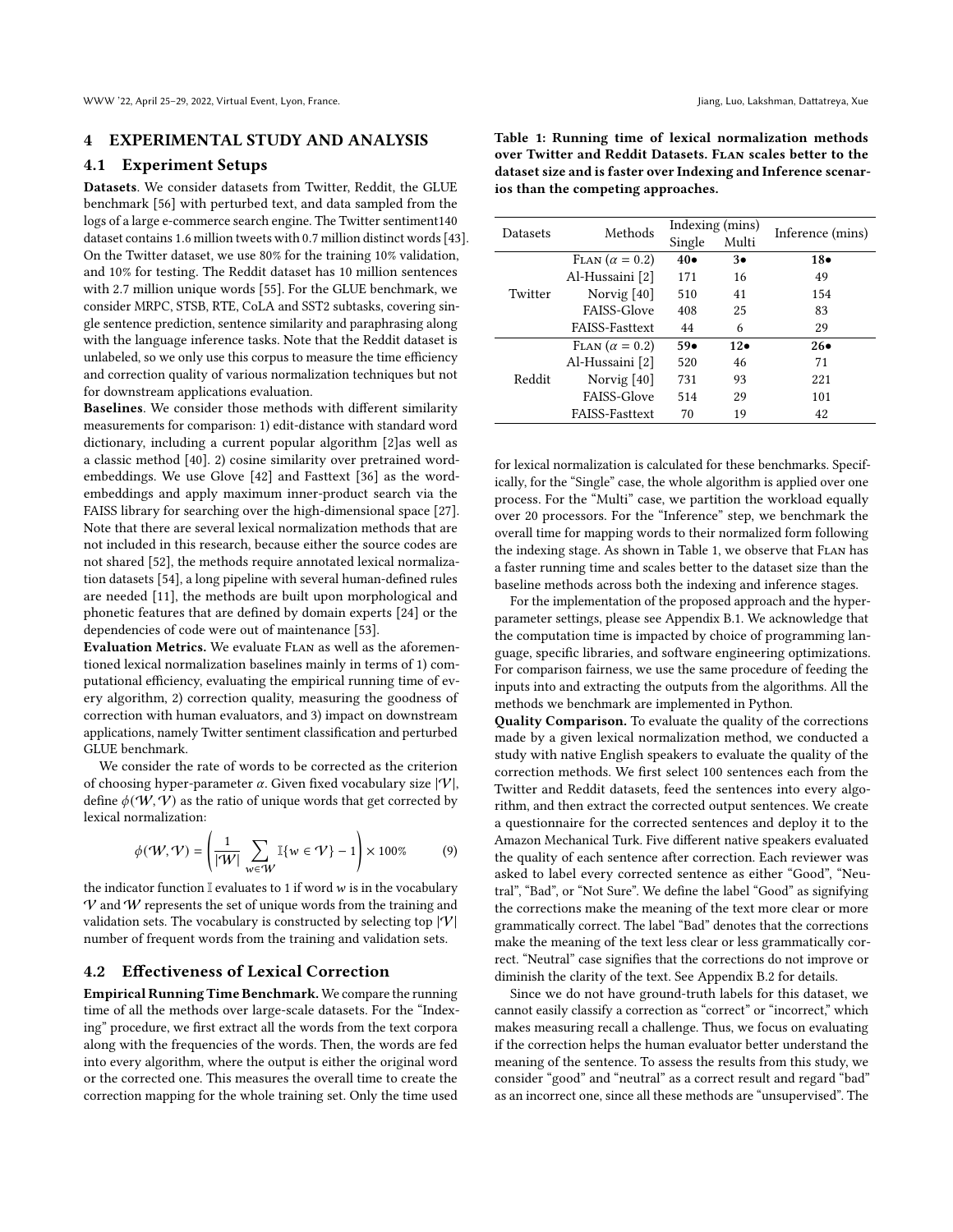<span id="page-6-0"></span>Table 2: Human evaluation for the quality of word corrections. For Twitter dataset, FLAN has a higher Recall and F1score. For the Reddit dataset, and FLAN has a higher Precision and F1-Score value than the baselines.

| <b>Datasets</b> | Methods               | Precision | Recall    | F <sub>1</sub> -Score |
|-----------------|-----------------------|-----------|-----------|-----------------------|
|                 | FLAN $(\alpha = 0.2)$ | 60.45%    | $41.76\%$ | 49.39%•               |
|                 | Al-Hussaini [2]       | 37.93%    | 35.71%    | 36.79%                |
| Twitter         | Norvig $[40]$         | 51.79%    | 28.57%    | 36.83%                |
|                 | FAISS-Glove           | $71.43\%$ | 9.34%     | 16.52%                |
|                 | <b>FAISS-Fasttext</b> | 65.28%    | 24.18%    | 35.28%                |
|                 | $FLAN (\alpha=0.2)$   | 84.85%    | 34.33%    | 48.88%                |
| Reddit          | Al-Hussaini [2]       | 42.53%    | 34.33%    | 37.99%                |
|                 | Norvig $[40]$         | 66.00%    | 32.84%    | 43.85%                |
|                 | FAISS-Glove           | 63.64%    | 17.16%    | 27.04%                |
|                 | <b>FAISS-Fasttext</b> | 75.71%    | 22.39%    | 34.56%                |

precision is calculated as the ratio between the number of correct results to the total number of corrections. The Recall is defined as the fraction of problematic sentences that are corrected to good. The F1-Score is calculated based on Precision and Recall [\[38,](#page-8-15) [54\]](#page-8-51).

The results are presented in Table [2.](#page-6-0) On the Twitter dataset, Flan has the highest recall and F1 score while the FAISS-Glove method has the highest precision score, when compared to all the approaches. For the Reddit dataset, Flan has the highest precision and F1 score when compared to the baselines.

Furthermore, Table [5](#page-10-1) gives several successful examples on the correction made by Flan, which shows that Flan can corrects words with small and multiple character difference. However, we still observe some failure cases with Flan, such as mapping "evga" and "vga" together. Disambiguation for such pairs would likely require more information on the surrounding context of a word. We defer this investigation for future work.

#### 4.3 Impact on Downstream Applications

Twitter Sentiment Analysis. We evaluate the impact of lexical normalization over real-world noisy tweets. The task is to classify the sentiment of a given tweet as positive or negative. For the neural learning model, we use the summation of word vectors as the sentence representation, which is then mapped to a two-dimensional output vector via an affine transformation. The learning objective is to minimize the logistic loss between the predicted label and the ground truth label. The word vectors inside the model are randomly initialized and we set the dimension to 256. Prior to training the model, we apply the various lexical normalization techniques we study in our experiments. We refer to "No corr." as the model with no correction. We report the accuracy on the validation and testing sets, which we also normalize, when we reach the best result on the corresponding validation set.

As shown in Table [3,](#page-6-1) we observe that Al-Hussaini [\[2\]](#page-8-43) and Norvig [\[40\]](#page-8-46) do not improve the classification result, because of the large percentage of mismatch between the language style on Twitter and formal writing. For the FAISS-Glove and FAISS-Fasttext models, they can convert unseen words into semantically-similar words. Flan does not introduce such a domain mismatch and attains the best accuracy performance among the competing approaches.

<span id="page-6-1"></span>Table 3: Accuracy comparison on the Twitter dataset. The Flan improve the Accuracy on the validation set by 0.1% and testing set by 0.2% against all the baselines.

|                       | Methods Valid Accuracy | <b>Test Accuracy</b> |  |  |
|-----------------------|------------------------|----------------------|--|--|
| No Corr.              | 79.40%                 | 79.39%               |  |  |
| FLAN $(\alpha = 0.2)$ | 79.54%•                | 79.62%•              |  |  |
| Al-Hussaini [2]       | 79.08%                 | 79.16%               |  |  |
| Norvig $[40]$         | 79.06%                 | 79.18%               |  |  |
| $FAISS + Glove$       | 79.42%                 | 79.41%               |  |  |
| FAISS + Fasttext      | 79.44%                 | 79.41%               |  |  |
|                       |                        |                      |  |  |

<span id="page-6-2"></span>

Figure 2: Words covered  $(\phi(W, V))$  on the Twitter dataset. FLAN's coverage is determined by the threshold  $\alpha$ .

Perturbed GLUE Benchmark. To further investigate the impact of lexical normalization tools over the related NLP tasks, we consider MRPC, STSB, RTE, CoLA and SST2 subtasks from the popular GLUE benchmark [\[56\]](#page-8-44). As the GLUE datasets are of high quality, we follow previous approaches [\[22,](#page-8-22) [45\]](#page-8-53) in randomly perturbing the words in the validation and testing dataset while keeping the training set clean. We synthetically generate lexical errors at 20, 40, and 60% rates of noise such that we perturb a sentence with probability equal to this rate and then select 1-2 characters uniformly at random in every word of the sentence to delete or replace with another random character. Note that different from the real-world application on noisy tweets, the synthesized typos are different from the real errors that follow a more structured distribution. We use Distil-Bert [\[44\]](#page-8-54) as the pretrained model, which is then fine-tuned over the training set with 10 epochs. We then evaluate the perturbed test sets after applying a normalization algorithm as a cleaning step. We refer to "No corr." baseline as the DistilBert taking those perturbed sentences into the model.

From the result in Table [4,](#page-7-0) we observe that, for all the subtasks, with the rate of noises becoming higher, the relative improvement of Flan over the "No corr." and also the rest competing approaches become larger on all the chosen subtasks. The main reasons are that these perturbed words are not natural and the other correction methods can hardly capture them. It shows that Flan has better capability to recover the words under the random perturbation and improve the quality of the sentences for downstream learning tasks.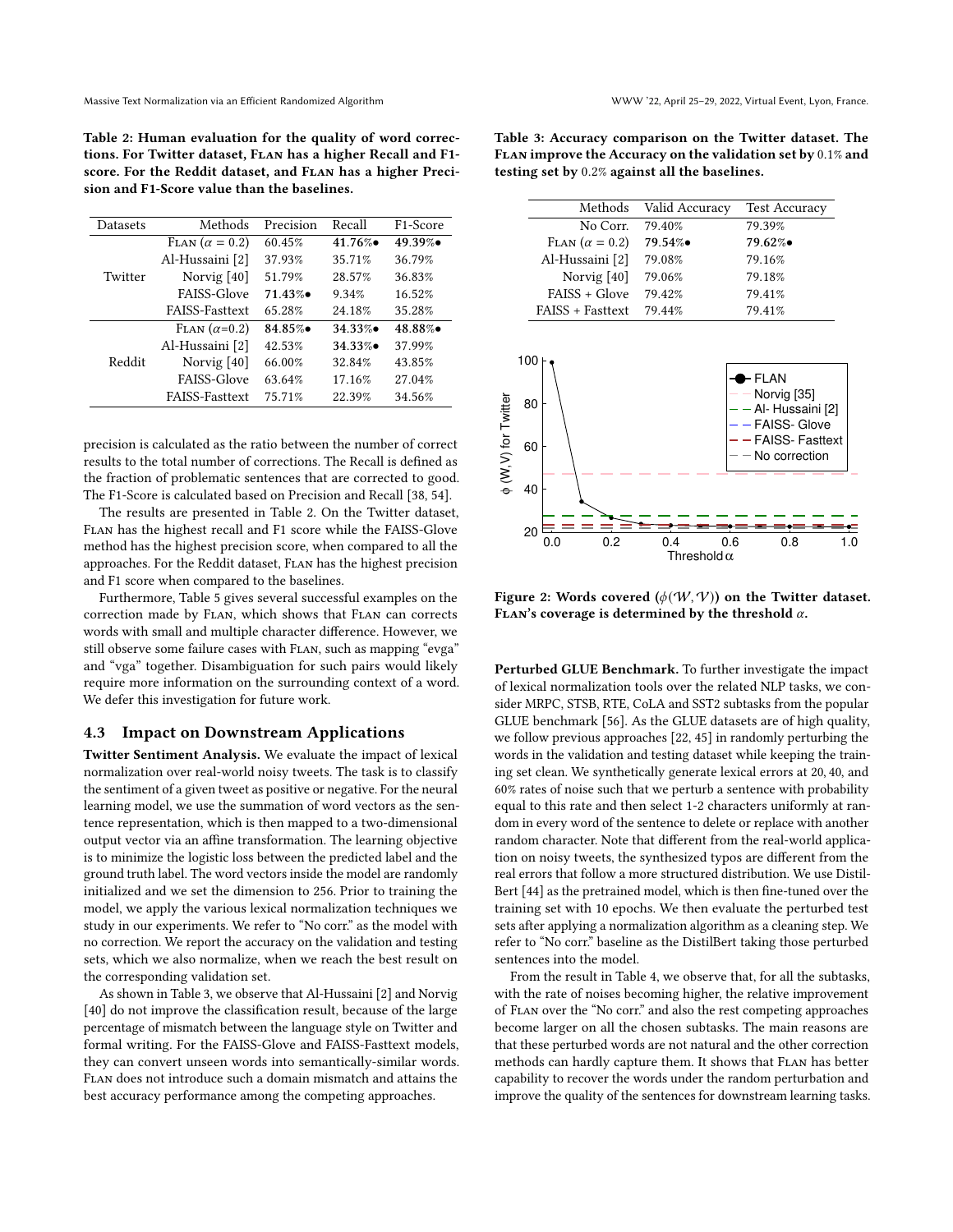<span id="page-7-0"></span>Table 4: Preturbed GLUE benchmark with all the lexical normalization algorithms. We observe that when the noisy level become higher, the Flan can help to recover more words and get better results than all the competing methods.

| Subtasks         | Perturbed Rate | Metrics               | No corr. | $FLAN (\alpha = .2)$ | Norvig $[40]$ | Al-Hussaini [2] | FAISS-Glove | <b>FAISS-Fasttext</b> |
|------------------|----------------|-----------------------|----------|----------------------|---------------|-----------------|-------------|-----------------------|
| <b>MRPC</b>      | 20%            | Accuracy              | 78.67%   | 78.92%•              | 78.92%•       | 74.26%          | 78.18%      | 78.18%                |
|                  |                | F <sub>1</sub> -score | 84.26%   | 84.83%               | 84.07%        | 82.98%          | 84.89%•     | 84.83%                |
| <b>MRPC</b>      | $40\%$         | Accuracy              | 76.22%   | $77.94\%$            | 77.69%        | 74.51%          | 77.43%      | 77.69%                |
|                  |                | F <sub>1</sub> -score | 84.24%   | 85.09%•              | 84.17%        | 83.38%          | 84.71%      | 84.49%                |
| <b>MRPC</b>      | 60%            | Accuracy              | 67.89%   | $69.11\%$            | 67.11%        | 65.44%          | 67.64%      | 67.89%                |
|                  |                | F <sub>1</sub> -score | 74.10%   | 78.64%•              | 74.80%        | 72.62%          | 73.60%      | 73.85%                |
| <b>STSB</b>      | 20%            | Pearson               | 72.02%   | $72.55\%$            | 71.93%        | 61.70%          | 69.49%      | 69.54%                |
|                  |                | Spearman              | 71.61%   | $72.39\%$            | 71.83%        | 61.74%          | 69.43%      | 69.13%                |
| <b>STSB</b>      | $40\%$         | Pearson               | 70.80%   | 72.76%●              | 71.30%        | 62.57%          | 71.11%      | 70.70%                |
|                  |                | Spearman              | 69.70%   | $71.67\%$            | 70.48%        | 62.09%          | 70.39%      | 69.64%                |
| <b>STSB</b>      | 60%            | Pearson               | 65.73%   | 70.25%               | 68.93%        | 60.57%          | 66.75%      | 67.30%                |
|                  |                | Spearman              | 65.02%   | $69.90\%$            | 68.39%        | 60.65%          | 66.65%      | 66.81%                |
| <b>RTE</b>       | 20%            | Accuracy              | 59.57%   | 62.09%               | 58.85%        | 58.07%          | $61.46\%$   | 59.21%                |
| <b>RTE</b>       | $40\%$         | Accuracy              | 57.76%   | 61.07%               | 57.04%        | 56.32%          | 59.57%      | $61.31\%$             |
| <b>RTE</b>       | 60%            | Accuracy              | 56.32%   | $60.29\%$            | 58.85%        | 54.15%          | 57.40%      | 57.40%                |
| CoLA             | 20%            | Matthew's Corr.       | 46.00%   | 46.50%•              | 42.82%        | 12.25%          | 39.98%      | 41.03%                |
| CoLA             | $40\%$         | Matthew's Corr.       | 29.71%   | $30.92\%$            | 30.21%        | 10.41%          | 29.98%      | 28.97%                |
| CoLA             | 60%            | Matthew's Corr.       | 9.00%    | $16.35\%$            | 13.44%        | 15.66%          | 12.86%      | 15.18%                |
| SST <sub>2</sub> | $20\%$         | Accuracy              | 77.18%   | 78.72%               | 78.93%        | 76.76%          | 79.16%      | 79.23%●               |
| SST <sub>2</sub> | $40\%$         | Accuracy              | 69.73%   | $71.23\%$            | 70.02%        | 68.02%          | 70.74%      | 70.14%                |
| SST <sub>2</sub> | 60%            | Accuracy              | 57.31%   | $59.42\%$            | 58.22%        | 57.32%          | 57.67%      | 58.12%                |

# 4.4 Case Studies

Ablation Study on Hyper-parameter  $\alpha$ . Hyper-parameter  $\alpha$  has the most significant impact on the generated Flan graph. Thus we study the effect of the graph pruning threshold  $\alpha$  on the behavior of Flan, evaluating the rate of correction by Equation [9.](#page-5-1) Results on Twitter dataset are shown in Figure [2](#page-6-2) and Reddit dataset are shown in Figure [3.](#page-10-3) When  $\alpha = 0$ , we see that FLAN corrects nearly every word in the corpus. However, when we change from  $\alpha = 0.1$  to  $\alpha = 0.2$ , we notice that this correction coverage drops rapidly, which empirically demonstrates the exponential decay from applying more repetitions that we discussed previously in Section [3.3.](#page-4-1) We also plot the correction coverage of our baseline methods for references. Based on these results, we selected  $\alpha = 0.2$  as the pruning threshold for all the experiments in this paper since it provided a balance between covering words and not introducing too much noise.

Large-Scale Product Search. We further conducted offline experiments applying Flan to normalize search queries and product titles sampled from the logs of a large e-commerce search engine [\[39\]](#page-8-55). The e-commerce product search logs contain 100 million lines of product descriptions and search queries with 3.2 million unique words. Due to confidentiality concerns, we are limited in the amount of detail we can provide. Datasets at this extreme scale present a significant challenge to existing normalization techniques. We observed that the edit-distance-based methods [\[2,](#page-8-43) [40\]](#page-8-46), were prohibitively slow to apply at this scale, requiring days to complete. Meanwhile, Flan finished normalizing the entire dataset in roughly 4 hours. Moreover, the FAISS-based methods require the additional overhead of learning these word representations on the e-commerce query-product logs.

#### 5 CONCLUSION

In this work, we investigate lexical normalization for cleaning the real-world massive text corpora. We propose Flan, a scalable randomized algorithm for cleaning massive text data. By leveraging recent advance of densified MinHash, the approximated similarities of all word pairs are efficiently computed. Compared with existing approaches, Flan does not need extra annotation, rule definition and feature generation. Moreover, we propose using a graphical structure to detect and remove undesirable word associations due to random hash collisions to stabilize the correction quality. We further provide theoretical guarantees on the robustness of Flan with upper bounds on the false positive and false negative probabilities.

In experiments, we benchmark with several prevalent methods and several large-scale datasets. In running time analysis, Flan demonstrates a faster computation speed over competing methods from edit-distance models and nearest neighbor models with pretrained word-embedding. When measuring the quality of corrections, Flan has achieved a relatively higher recall and F1 score against the baselines as measured by human evaluation. Finally, we evaluate the end-to-end benefit of Flan on two machine learning tasks: Twitter sentiment analysis and perturbed GLUE benchmarks, where we find Flan consistently improves the quality of noisy texts. To conclude, Flan mitigates the gap between deep models trained on clean sources and noisy real-world NLP applications.

# ACKNOWLEDGMENTS

This work was done while N.J. was a intern at Amazon Search. In addition, N. J. and Y. X. disclose support from NSF grants IIS-1850243, CCF-1918327. We thank reviewers for their comments.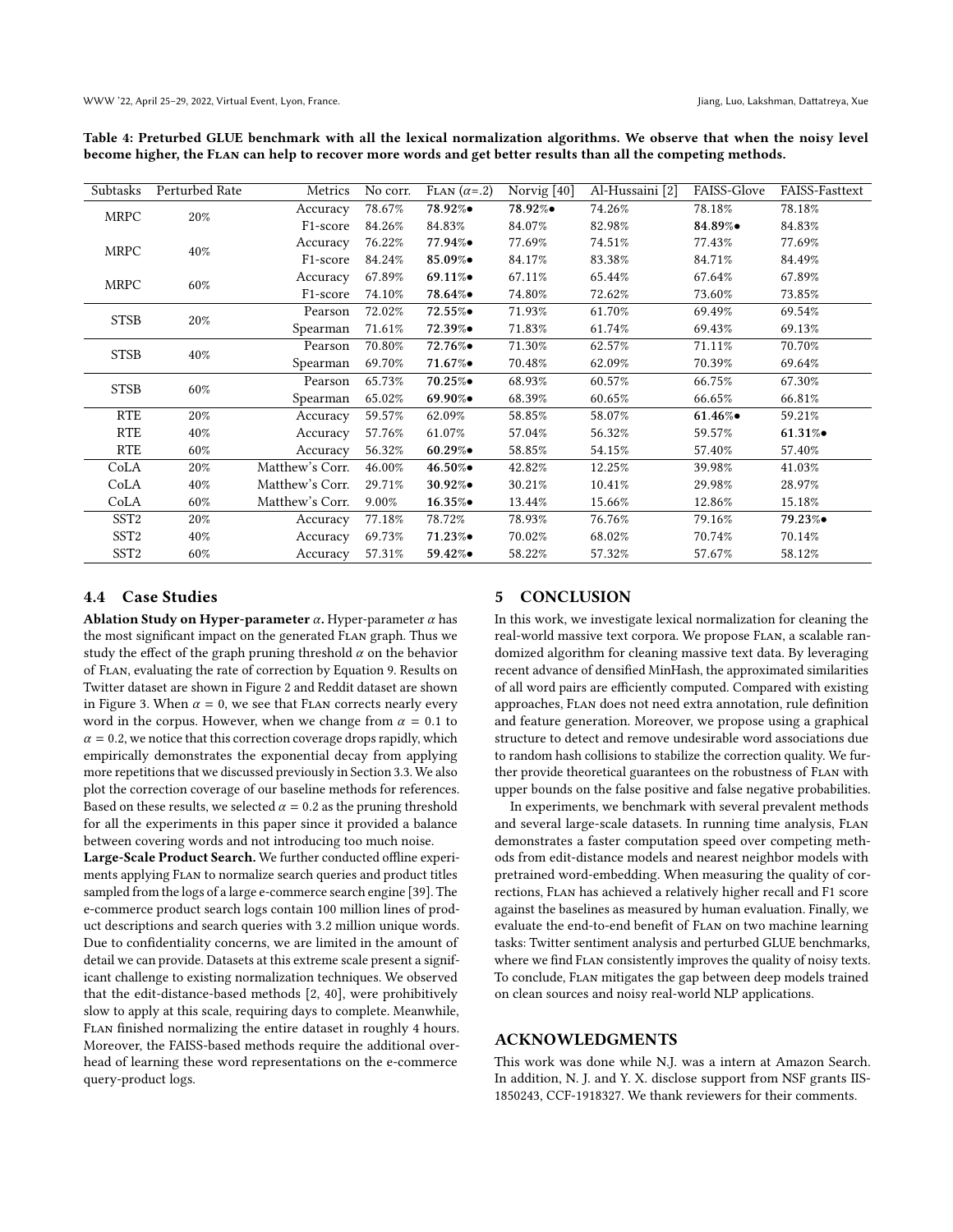Massive Text Normalization via an Efficient Randomized Algorithm WWW '22, April 25–29, 2022, Virtual Event, Lyon, France.

#### **REFERENCES**

- <span id="page-8-27"></span>[1] Nir Ailon and Bernard Chazelle. 2009. The Fast Johnson–Lindenstrauss Transform and Approximate Nearest Neighbors. SIAM J. Comput. 39, 1 (2009), 302-322.
- <span id="page-8-43"></span>[2] Leena Al-Hussaini. 2017. Experience: Insights into the Benchmarking Data of Hunspell and Aspell Spell Checkers. ACM J. Data Inf. Qual. 8, 3-4 (2017), 13:1–13:10.
- <span id="page-8-24"></span>[3] Alexandr Andoni and Piotr Indyk. 2008. Near-optimal hashing algorithms for approximate nearest neighbor in high dimensions. Commun. ACM 51, 1 (2008), 117–122.
- <span id="page-8-31"></span>[4] Mark Aronoff. 1994. Morphology by itself: Stems and inflectional classes. Number 22. MIT press.
- <span id="page-8-19"></span>[5] AiTi Aw, Min Zhang, Juan Xiao, and Jian Su. 2006. A Phrase-Based Statistical Model for SMS Text Normalization. In ACL. The Association for Computer Linguistics.
- <span id="page-8-14"></span>[6] Timothy Baldwin, Marie-Catherine de Marneffe, Bo Han, Young-Bum Kim, Alan Ritter, and Wei Xu. 2015. Shared Tasks of the 2015 Workshop on Noisy Usergenerated Text. In Proceedings of the Workshop on Noisy User-generated Text. 126–135.
- <span id="page-8-41"></span>[7] Béla Bollobás and Paul Erdös. 1976. Cliques in random graphs. In Mathematical Proceedings of the Cambridge Philosophical Society, Vol. 80. Cambridge University Press, 419–427.
- <span id="page-8-12"></span>[8] Francesco Bonchi, Ophir Frieder, Franco Maria Nardini, Fabrizio Silvestri, and Hossein Vahabi. 2012. Interactive and context-aware tag spell check and correction. In CIKM. ACM, 1869–1873.
- <span id="page-8-26"></span>[9] Andrei Z. Broder and Michael Mitzenmacher. 2001. Completeness and robustness properties of min-wise independent permutations. Random Struct. Algorithms 18, 1 (2001), 18–30.
- <span id="page-8-18"></span>[10] Martine Cadot and Joseph di Martino. 2003. A Data Cleaning Solution by Perl Scripts for the KDD Cup 2003 Task 2. SIGKDD Explor. Newsl. 5, 2 (2003), 158–159.
- <span id="page-8-34"></span>[11] Jhon Adrián Cerón-Guzmán and Elizabeth León-Guzmán. 2016. Lexical Normalization of Spanish Tweets. In WWW (Companion Volume). ACM, 605–610.
- <span id="page-8-38"></span>[12] Beidi Chen, Anshumali Shrivastava, and Rebecca C. Steorts. 2018. Unique entity estimation with application to the Syrian conflict. Ann. Appl. Stat. 12, 2 (06 2018), 1039–1067.
- <span id="page-8-9"></span>[13] Monojit Choudhury, Rahul Saraf, Vijit Jain, Animesh Mukherjee, Sudeshna Sarkar, and Anupam Basu. 2007. Investigation and modeling of the structure of texting language. Int. J. Document Anal. Recognit. 10, 3-4 (2007), 157–174.
- <span id="page-8-13"></span>[14] Nicole Coddington. 2014. Correction of typographical errors on touch displays. US Patent 8,739,055.
- <span id="page-8-32"></span>[15] William W Cohen, Pradeep Ravikumar, Stephen E Fienberg, et al. 2003. A Comparison of String Distance Metrics for Name-Matching Tasks.. In IIWeb, Vol. 3. 73–78.
- <span id="page-8-10"></span>[16] Richard Cole and Ramesh Hariharan. 2002. Approximate String Matching: A Simpler Faster Algorithm. SIAM *J. Comput.* 31, 6 (2002), 1761-1782.
- <span id="page-8-20"></span>[17] Danish Contractor, Tanveer A. Faruquie, and L. Venkata Subramaniam. 2010. Unsupervised cleansing of noisy text. In COLING (Posters). Chinese Information Processing Society of China, 189–196.
- <span id="page-8-39"></span>[18] Graham Cormode and S. Muthukrishnan. 2005. An improved data stream summary: the count-min sketch and its applications. J. Algorithms 55, 1 (2005), 58–75.
- <span id="page-8-2"></span>[19] Matthias Damaschk, Tillmann Dönicke, and Florian Lux. 2019. Multiclass Text Classification on Unbalanced, Sparse and Noisy Data. In Proceedings of the First NLPL Workshop on Deep Learning for Natural Language Processing. 58–65.
- <span id="page-8-6"></span>[20] Jacob Devlin, Ming-Wei Chang, Kenton Lee, and Kristina Toutanova. 2019. BERT: Pre-training of Deep Bidirectional Transformers for Language Understanding. In NAACL-HLT. Association for Computational Linguistics, 4171–4186.
- <span id="page-8-33"></span>[21] Qin Ding, Hsiang-Fu Yu, and Cho-Jui Hsieh. 2019. A Fast Sampling Algorithm for Maximum Inner Product Search. In AISTATS (Proceedings of Machine Learning Research, Vol. 89). PMLR, 3004–3012.
- <span id="page-8-22"></span>[22] Yerai Doval, Jesús Vilares, and Carlos Gómez-Rodríguez. 2020. Towards Robust Word Embeddings for Noisy Texts. Applied Sciences 10, 19 (2020).
- <span id="page-8-0"></span>[23] Venkat Gudivada, Amy Apon, and Junhua Ding. 2017. Data quality considerations for big data and machine learning: Going beyond data cleaning and transformations. International Journal on Advances in Software 10, 1 (2017), 1–20.
- <span id="page-8-21"></span>[24] Bo Han and Timothy Baldwin. 2011. Lexical Normalisation of Short Text Messages: Makn Sens a #twitter. In ACL. The Association for Computer Linguistics, 368–378.
- <span id="page-8-7"></span>[25] Bo Han, Paul Cook, and Timothy Baldwin. 2013. Lexical normalization for social media text. ACM Trans. Intell. Syst. Technol. 4, 1 (2013), 5:1–5:27.
- <span id="page-8-16"></span>[26] Aminul Islam and Diana Inkpen. 2009. Real-word spelling correction using Google web 1Tn-gram data set. In CIKM. ACM, 1689–1692.
- <span id="page-8-49"></span>[27] Jeff Johnson, Matthijs Douze, and Hervé Jégou. 2021. Billion-Scale Similarity Search with GPUs. IEEE Trans. Big Data 7, 3 (2021), 535-547.
- <span id="page-8-8"></span>[28] Nobuhiro Kaji and Masaru Kitsuregawa. 2014. Accurate Word Segmentation and POS Tagging for Japanese Microblogs: Corpus Annotation and Joint Modeling with Lexical Normalization. In EMNLP. ACL, 99–109.
- <span id="page-8-3"></span>[29] R. Andrew Kreek and Emilia Apostolova. 2018. Training and Prediction Data Discrepancies: Challenges of Text Classification with Noisy, Historical Data. In NUT@EMNLP. Association for Computational Linguistics, 104–109.
- <span id="page-8-25"></span>[30] Jure Leskovec, Anand Rajaraman, and Jeffrey David Ullman. 2014. Mining of Massive Datasets (3nd ed.). Cambridge University Press, USA.
- <span id="page-8-36"></span>[31] Ping Li, Art B. Owen, and Cun-Hui Zhang. 2012. One Permutation Hashing. In NIPS. 3122–3130.
- <span id="page-8-37"></span>[32] Chen Luo and Anshumali Shrivastava. 2018. Arrays of (locality-sensitive) Count Estimators (ACE): Anomaly Detection on the Edge. In WWW. ACM, 1439–1448.
- <span id="page-8-40"></span>[33] Chen Luo and Anshumali Shrivastava. 2018. Arrays of (locality-sensitive) Count Estimators (ACE): Anomaly Detection on the Edge. In WWW. ACM, 1439–1448.
- <span id="page-8-17"></span>[34] Dimitrios P. Lyras, Kyriakos N. Sgarbas, and Nikolaos D. Fakotakis. 2007. Using the Levenshtein Edit Distance for Automatic Lemmatization: A Case Study for Modern Greek and English. In ICTAI. IEEE Computer Society, 428–435.
- <span id="page-8-23"></span>[35] Valentin Malykh, Varvara Logacheva, and Taras Khakhulin. 2018. Robust Word Vectors: Context-Informed Embeddings for Noisy Texts. In NUT@EMNLP. Association for Computational Linguistics, 54–63.
- <span id="page-8-48"></span>[36] Tomás Mikolov, Edouard Grave, Piotr Bojanowski, Christian Puhrsch, and Armand Joulin. 2018. Advances in Pre-Training Distributed Word Representations. In LREC. European Language Resources Association (ELRA).
- <span id="page-8-56"></span>[37] Michael Mitzenmacher and Eli Upfal. 2017. Probability and Computing: Randomization and Probabilistic Techniques in Algorithms and Data Analysis (2nd ed.). Cambridge University Press.
- <span id="page-8-15"></span>[38] Benjamin Müller, Benoît Sagot, and Djamé Seddah. 2019. Enhancing BERT for Lexical Normalization. In W-NUT@EMNLP. Association for Computational Linguistics, 297–306.
- <span id="page-8-55"></span>[39] Priyanka Nigam, Yiwei Song, Vijai Mohan, Vihan Lakshman, Weitian Allen Ding, Ankit Shingavi, Choon Hui Teo, Hao Gu, and Bing Yin. 2019. Semantic Product Search. In KDD. ACM, 2876–2885.
- <span id="page-8-46"></span><span id="page-8-42"></span>[40] Peter Norvig. 2009. Natural language corpus data. Beautiful data (2009), 219–242. [41] Chris D. Paice. 1994. An Evaluation Method for Stemming Algorithms. In SIGIR.
- ACM/Springer, 42–50.
- <span id="page-8-47"></span>[42] Jeffrey Pennington, Richard Socher, and Christopher D. Manning. 2014. Glove: Global Vectors for Word Representation. In EMNLP. ACL, 1532–1543. [43] Tapan Sahni, Chinmay Chandak, Naveen Reddy Chedeti, and Manish Singh. 2017.
- <span id="page-8-45"></span>Efficient Twitter sentiment classification using subjective distant supervision. In COMSNETS. IEEE, 548–553.
- <span id="page-8-54"></span>[44] Victor Sanh, Lysandre Debut, Julien Chaumond, and Thomas Wolf. 2019. DistilBERT, a distilled version of BERT: smaller, faster, cheaper and lighter. In EMC2@NeurIPS. IEEE, 1–5.
- <span id="page-8-53"></span>[45] Kira A. Selby, Yinong Wang, Ruizhe Wang, Peyman Passban, Ahmad Rashid, Mehdi Rezagholizadeh, and Pascal Poupart. 2021. Robust Embeddings Via Distributions. CoRR abs/2104.08420 (2021). arXiv[:2104.08420](https://arxiv.org/abs/2104.08420)
- <span id="page-8-1"></span>[46] Victor S. Sheng, Foster J. Provost, and Panagiotis G. Ipeirotis. 2008. Get another label? improving data quality and data mining using multiple, noisy labelers. In KDD. ACM, 614–622.
- <span id="page-8-30"></span>[47] Anshumali Shrivastava. 2017. Optimal Densification for Fast and Accurate Minwise Hashing. In ICML (Proceedings of Machine Learning Research, Vol. 70). PMLR, 3154–3163.
- <span id="page-8-28"></span>[48] Anshumali Shrivastava and Ping Li. 2014. Densifying One Permutation Hashing via Rotation for Fast Near Neighbor Search. In ICML (JMLR Workshop and Conference Proceedings, Vol. 32). JMLR.org, 557–565.
- <span id="page-8-29"></span>[49] Anshumali Shrivastava and Ping Li. 2014. Improved Densification of One Permutation Hashing. In UAI. AUAI Press, 732–741.
- <span id="page-8-4"></span>[50] Sujoy Kumar Sikdar, Byungkyu Kang, John O'Donovan, Tobias Hollerer, and Sibel Adal. 2013. Cutting through the noise: Defining ground truth in information credibility on twitter. Human 2, 3 (2013), 151–167.
- <span id="page-8-35"></span>[51] Douglas R. Stinson. 1991. Universal Hashing and Authentication Codes. In CRYPTO (Lecture Notes in Computer Science, Vol. 576). Springer, 74–85.
- <span id="page-8-50"></span>[52] Dmitry Supranovich and Viachaslau Patsepnia. 2015. IHS\_RD: Lexical Normalization for English Tweets. In NUT@IJCNLP. Association for Computational Linguistics, 78–81.
- <span id="page-8-52"></span>[53] Rob van der Goot. 2019. MoNoise: A Multi-lingual and Easy-to-use Lexical Normalization Tool. In ACL. Association for Computational Linguistics, 201– 206.
- <span id="page-8-51"></span>[54] Rob van der Goot, Alan Ramponi, Tommaso Caselli, Michele Cafagna, and Lorenzo De Mattei. 2020. Norm It! Lexical Normalization for Italian and Its Downstream Effects for Dependency Parsing. In LREC. European Language Resources Association, 6272–6278.
- <span id="page-8-5"></span>[55] Michael Völske, Martin Potthast, Shahbaz Syed, and Benno Stein. 2017. TL;DR: Mining Reddit to Learn Automatic Summarization. In NFiS@EMNLP. Association for Computational Linguistics, 59–63.
- <span id="page-8-44"></span>[56] Alex Wang, Amanpreet Singh, Julian Michael, Felix Hill, Omer Levy, and Samuel R. Bowman. 2019. GLUE: A Multi-Task Benchmark and Analysis Platform for Natural Language Understanding. In ICLR (Poster). OpenReview.net.
- <span id="page-8-11"></span>[57] Kang Zhao, Hongtao Lu, and Jincheng Mei. 2014. Locality Preserving Hashing. In AAAI. AAAI Press, 2874–2881.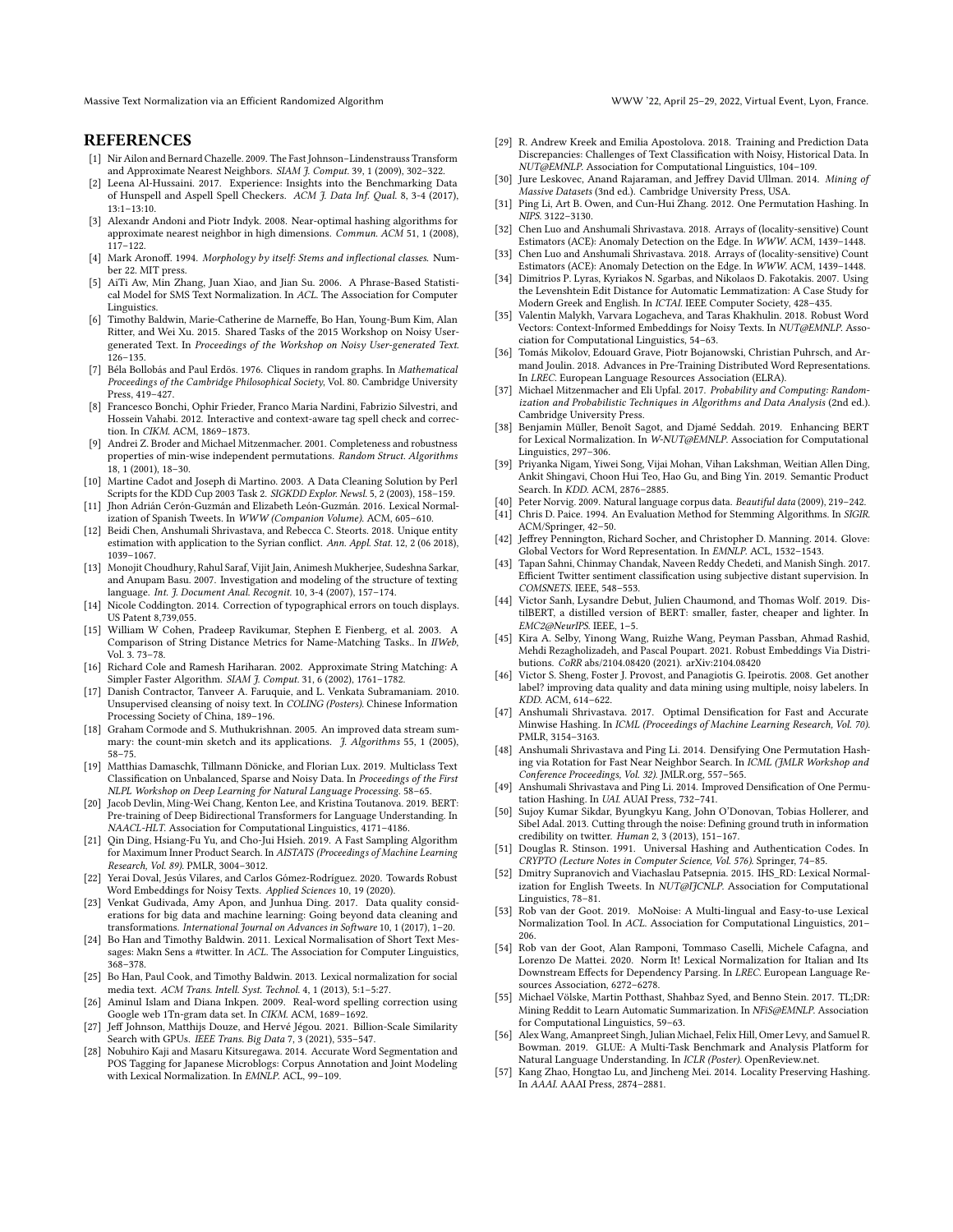WWW '22, April 25-29, 2022, Virtual Event, Lyon, France. Jiang, Luo, Lakshman, Dattatreya, Xue

#### <span id="page-9-0"></span>A PROOF FOR ROBUST ANALYSIS

We give detailed proofs about the theoretical result in Section [3.3.](#page-4-1) The primary tool for our analysis will be the following Chernoff bounds [\[37\]](#page-8-56), which we can apply since the weight of each edge is the sum of independent indicator random variables.

LEMMA A.1 (CHERNOFF BOUND ON EDGE WEIGHT ESTIMATION). Define the weight of a particular edge be  $X = \sum_{i=1}^{T} X_i$ , where all  $X_i$ are independent and T is the number of repetitions in FLAN. If  $X_i = 1$ with probability  $\geq p$  and  $X_i = 0$  with probability  $\leq 1 - p$ , then  $\mathbb{E}[X] \ge \sum_{i=1}^T p = Tp$ . The lower tail bound is:

$$
P[X \le (1 - \delta)T_p] \le \exp\left(\frac{-Tp\delta^2}{2}\right) \qquad \forall \delta \in (0, 1) \tag{10}
$$

If  $X_i = 1$  with probability  $\leq q$  and  $X_i = 0$  with probability  $\geq 1 - q$ , then  $\mathbb{E}[X] \leq \sum_{i=1}^{T} q = Tq$ . The upper tail bound is:

$$
P[X \ge (1+\delta)Tq] \le \exp\left(\frac{-Tq\delta^2}{3}\right) \qquad \forall \delta > 0 \tag{11}
$$

Following the same notation as Definition [2.1,](#page-2-2) let  $p$  denote the minimum probability of an intra-cluster edge and  $q$  be the maximum probability of an inter-cluster edge. Let  $G$  denote the graph produced by our algorithm. The probability of the graph  $G$  having the edge  $e(w_i, w_j)$  is:

$$
P\left[e(w_i, w_j) \in \mathcal{G}\right] \begin{cases} \geq p & \text{if } C(w_i) = C(w_j) \\ \leq q & \text{otherwise} \end{cases}
$$
(12)

In practice, we have  $p \gg q$ , as we expect the lexical similarity between words in the same component to be larger than those across the components. LSH seeks to estimate  $p$  and  $q$  as modeling the Jaccard similarity between words. The stabilization step is  $T$  i.i.d coin flips with probabilities  $p$  or  $q$ . The threshold  $\alpha$  for removing insignificant edges are chosen empirically so that  $p > \alpha > q$ .

Proposition A.2 (False Positive Probability). Fix a node  $w_i$ . The probability that FLAN will connect  $w_i$  to a node in a cluster  $c_j$ where  $c_j \neq C(w_i)$  is at most  $|c_j| \exp\left(\frac{-T(q-\alpha)^2}{3q}\right)$ .  $|c_j|$  is the size of  $cluster c_j$ .

Proof. Recall that  $e(w_i, w_k)$  denotes the weight assigned to edge ( $w_i, w_k$ ). The probability of  $w_i$  connecting to any of the word in cluster  $c_j$ :

$$
P[\exists w_k \in c_j, e(w_i, w_k) \in G]
$$
  
\n
$$
\leq \sum_{j=1}^{|c_j|} P[e(w_i, w_k) \geq \alpha T]
$$
 Union Bound  
\n
$$
\leq |c_j| \exp\left(\frac{-Tq(\alpha/q - 1)^2}{3}\right)
$$
Equation (11)  
\n
$$
\leq |c_j| \exp\left(\frac{-T(q - \alpha)^2}{3q}\right)
$$

where the second inequality follows by setting  $\delta = \alpha/q - 1 > 0$ .  $\Box$ 

The above proposition implies that the probability of a false positive event decreases exponentially with more repetitions  $T$ . As a practical illustration of the power of this bound, if we take  $q = 0.05, T = 10, \alpha = 1/2$ , and  $|c| = 100$ , we find that the probability of this bad event is at most 0.000014.

Proposition A.3 (False Negative Probability). Fix a node  $w_i$ . The probability that FLAN will not add an edge from  $w_i$  to any of the other nodes in  $c_j = C(w_i)$  is at most  $\exp\left(\frac{-|c_j|T(p-\alpha)^2}{2p}\right)$ .

PROOF. We note that  $w_i$  does not share edge with some other word  $w_k \in c_j$  in FLAN graph if the edge weight is smaller than  $\alpha T$ after applying  $T$  repetitions. By the fact that the presence of each edge is an independent event and another Chernoff bound, we have that

$$
P[\forall w_k \in c_j, e(w_i, w_k) \notin \mathcal{G}]
$$
  
= 
$$
\prod_{k=1}^{|c_j|} P[e(w_i, w_k) \leq \alpha T]
$$
  

$$
\leq \left(\exp\left(\frac{-Tp(1-\alpha/p)^2}{2}\right)\right)^{|c_j|}
$$
 Equation (11)  

$$
\leq \exp\left(\frac{-|c_j|T(p-\alpha)^2}{2p}\right)
$$

<span id="page-9-2"></span>where the first inequality follows by setting  $\delta = 1-\alpha/p \in (0,1)$ . □

# B EXPERIMENTAL CONFIGURATIONS

#### <span id="page-9-1"></span>B.1 Implementation Details

For comparison fairness, we use the same procedure of feeding the inputs into and extracting the outputs from the algorithms. In addition, we use parallelism to address computational bottlenecks in the two methods, albeit in different ways. In Flan, we use every process to run one repetition of the LSH algorithms. In spell-correction, we let every process do spell-correction for a batch of the words. For the autocorrect $^1$  $^1$  and Hunspell $^2$  $^2$  libraries, they apply one and two steps of operation (i.e., replace, delete, replace and insert) for every input word. For all the word variants in the dictionary, it outputs a word with the highest frequency.

For the hyper-parameters in our experiments, we set CHARS to be [1, 2, 3, 5, 7]. The hash library for converting a string into a hash code is xxhash<sup>[3](#page-9-5)</sup>. The number of repetitions of LSH is set to  $T = 20$ . We note that the number of repetitions determines the memory and also the running time of the Flan algorithm. A higher number of repetitions give us a higher quality normalization while a lower number gives us a faster algorithm. We set the threshold ratio  $\alpha$  = 0.2 for removing low weight edges. Furthermore, we set the universe size to  $U = U' = 2^{32}$  and partition the space into 4 bins. The 2-universal hashing function we use in our experiments is  $h(x) = (ax + b) \mod P$ , where  $a \sim [1, U], b \sim [0, U - 1]$  and the prime number  $P = 2^{31} - 1$ . As there are several random functions used in Flan, we fix a random seed value for reproducibility. Every algorithm runs over 24 cores CPU with a frequency of 3.8 GHz.

The twitter dataset is the sentiment1[4](#page-9-6)0 dataset $^4$  and the Reddit dataset is constructed from Reddit's comments  $\operatorname{dump}^5.$  $\operatorname{dump}^5.$  $\operatorname{dump}^5.$  The datasets

<span id="page-9-3"></span><sup>1</sup><https://github.com/filyp/autocorrect>

<span id="page-9-4"></span><sup>2</sup>[https://github.com/tokestermw/spacy\\_hunspell](https://github.com/tokestermw/spacy_hunspell)

<span id="page-9-5"></span><sup>3</sup><https://github.com/ifduyue/python-xxhash>

<span id="page-9-6"></span> $^4$ <https://www.kaggle.com/kazanova/sentiment140>

<span id="page-9-7"></span><sup>5</sup>[https://files.pushshift.io/reddit/comments/RC\\_2021-06.zst](https://files.pushshift.io/reddit/comments/RC_2021-06.zst)